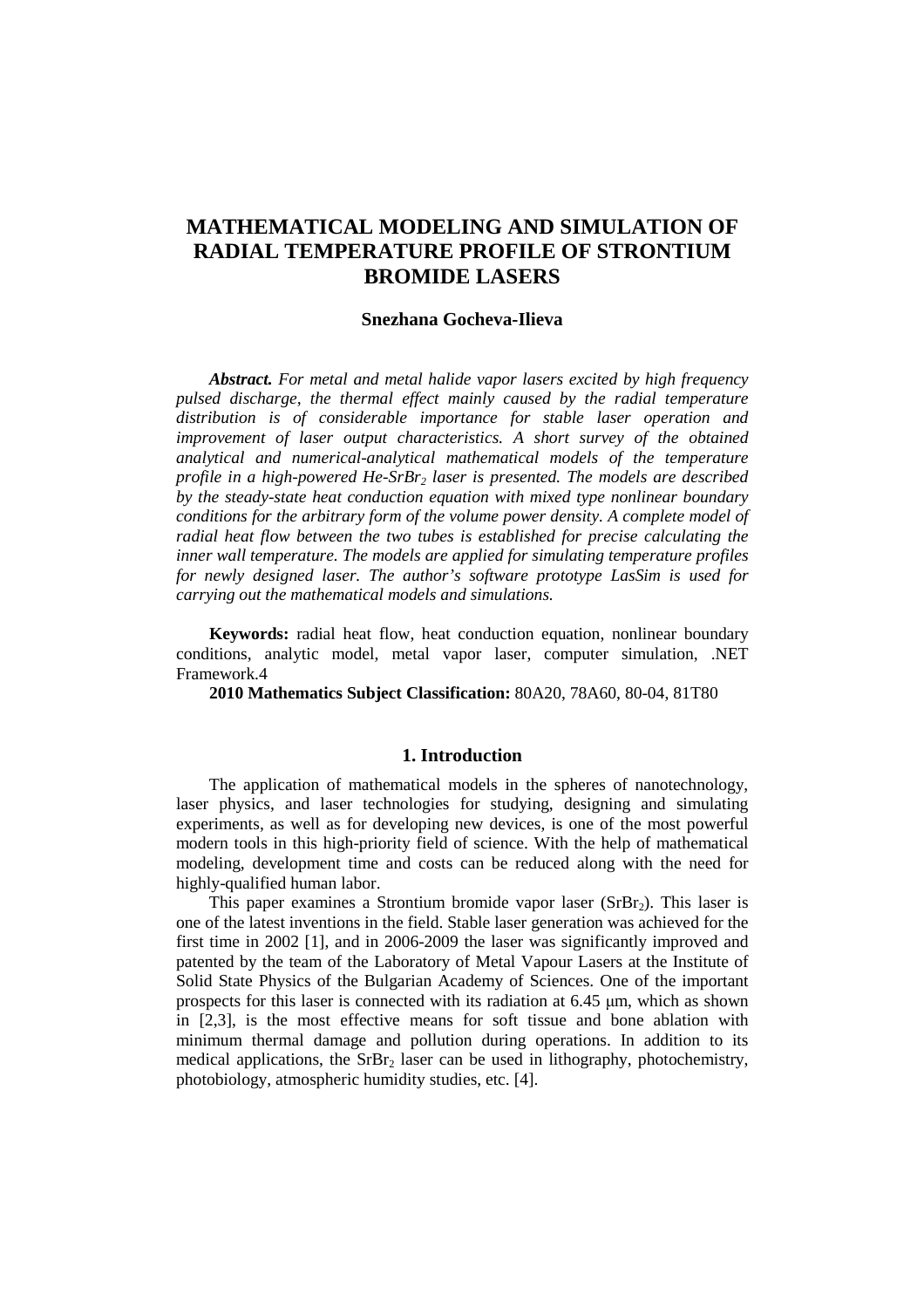An important problem for the stable functioning of metal vapor lasers, and in particular Strontium bromide vapor lasers, is maintaining an optimal temperature mode of the neutral gas in the laser tube. Thermoionizing processes occur when gas temperature increases above a certain level, resulting in a deterioration of the mode composition and the termination of laser generation. It needs to be noted that it is impossible to directly measure the temperature of the neutral gas inside the laser tube because of the high frequency. Only the temperature of the outer wall of the tube under the insulation is measured. The currently existing mathematical models are inaccurate and ineffective since they calculate gas temperature by giving the measured temperature of the outer wall as the temperature of the inner wall of the tube. What is more, the variable radial distribution of volume power density in the active volume is not taken into account, and neither are the structure of the composite walls with its characteristics or external environment conditions. This means that when modeling new devices, where the temperature of the walls is unknown, the temperature within the tube cannot be determined. Models for calculating gas temperature are also an important element of various kinetic models, describing the physical processes within the discharge over periods of time.

These problems have been solved by the analytical and numeric-analytical models we have constructed. This paper surveys some mathematical models of radial temperature distribution in the cross-section of the tube, developed in [5,6], which take into account geometric design, structural element properties, and the qualitative distributions of volume power density. A brief description has been provided of the prototype of the developed software package LasSim [7], part of which is designed to conduct simulations using the models. Some numerical results from the conducted simulations for the laser device [8,9] being recently and continuously developed are presented. They show good correspondence between the experiment and simpler previously-known models.

### **2. Experimental setup**

In this study we are going to examine the high-powered Strontium bromide vapor laser, investigated experimentally in [8,9]. This is a self-heated device. The cross-section of the active volume is given in Figure 1. The total length of the laser tube is 2.30 m, and the length of the active medium (the distance between the electrodes) is  $l_a = 0.98$ m. The laser tube is entirely made out of quartz (position (3)), with an additional ceramic tube made out of  $\text{Al}_2\text{O}_3$ , (position (1)) inserted in the active volume. The free space between the two tubes is filled with the buffer gas Helium (position (2)). On the outside the active volume is lined with a heat insulating  $ZrO<sub>2</sub>$  coating or with mineral wool (position (4)). The total power consumption of the laser is  $Q_{tot} = 2100W$ . Taking into account losses (about 35%), the active medium is supplied with  $Q = 1365$  *W* of effective electrical power, or the average volume power density is  $q_v = q_0 = 4.55 W/cm^3$ . Total laser output power is 4 W, with 90% of it at the  $6.45 \mu m$  line [9].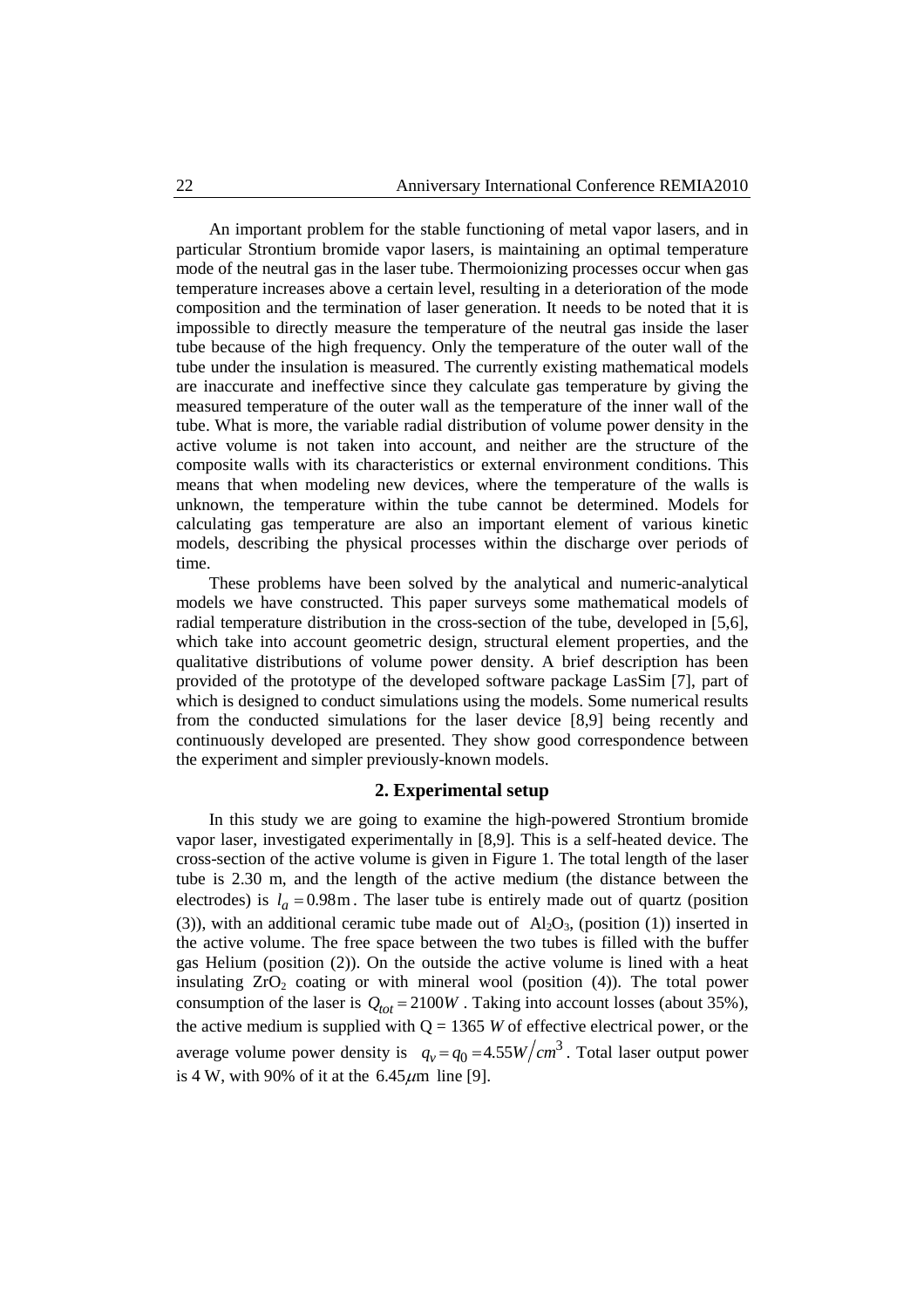

Figure 1. The geometrical design of the cross-section of the laser tube of He-SrBr<sub>2</sub> laser: (1) - ceramic (Al<sub>2</sub>O<sub>3</sub>) tube, (2) – space filled with Helium, (3) - quartz tube and (4) -  $ZrO_2$  insulation. The diameters are as follows:  $d_1 = 19.8 \text{ mm}$ ,

 $d_2 = 25.5$  mm,  $d_3 = 40$  mm, and  $d_4 = 46$  mm,  $R_1 = d_1/2$ .

## **3. Reduced boundary value problem**

The models were derived at the following assumptions: (i) the temperature profile is determined in a stationary temperature regime; (ii) in the inter-impulse period the gas temperature does not change significantly; (iii) the total effective electric power supplied to the active volume is transformed into heat. The power transferred to the walls as a result of the discharge radiation and the deactivation of the excited and charged particles is not taken into account; (iv) the thermal radiation of the heated gas in the active volume is ignored.

In stationary operation mode, the gas temperature  $T_g$  in the cross-section of the discharge in the inner tube of the laser tube (Figure 1) satisfies the heat conduction equation:

$$
(1) \qquad \text{div}\left(\lambda_g \text{grad} T_g\right) + q_v = 0\,,
$$

where  $\lambda_g$  is the heat conduction coefficient of the gas,  $q_v$  is the volume power density of the internal heat source, and  $T_g$  is the unknown temperature of the gas.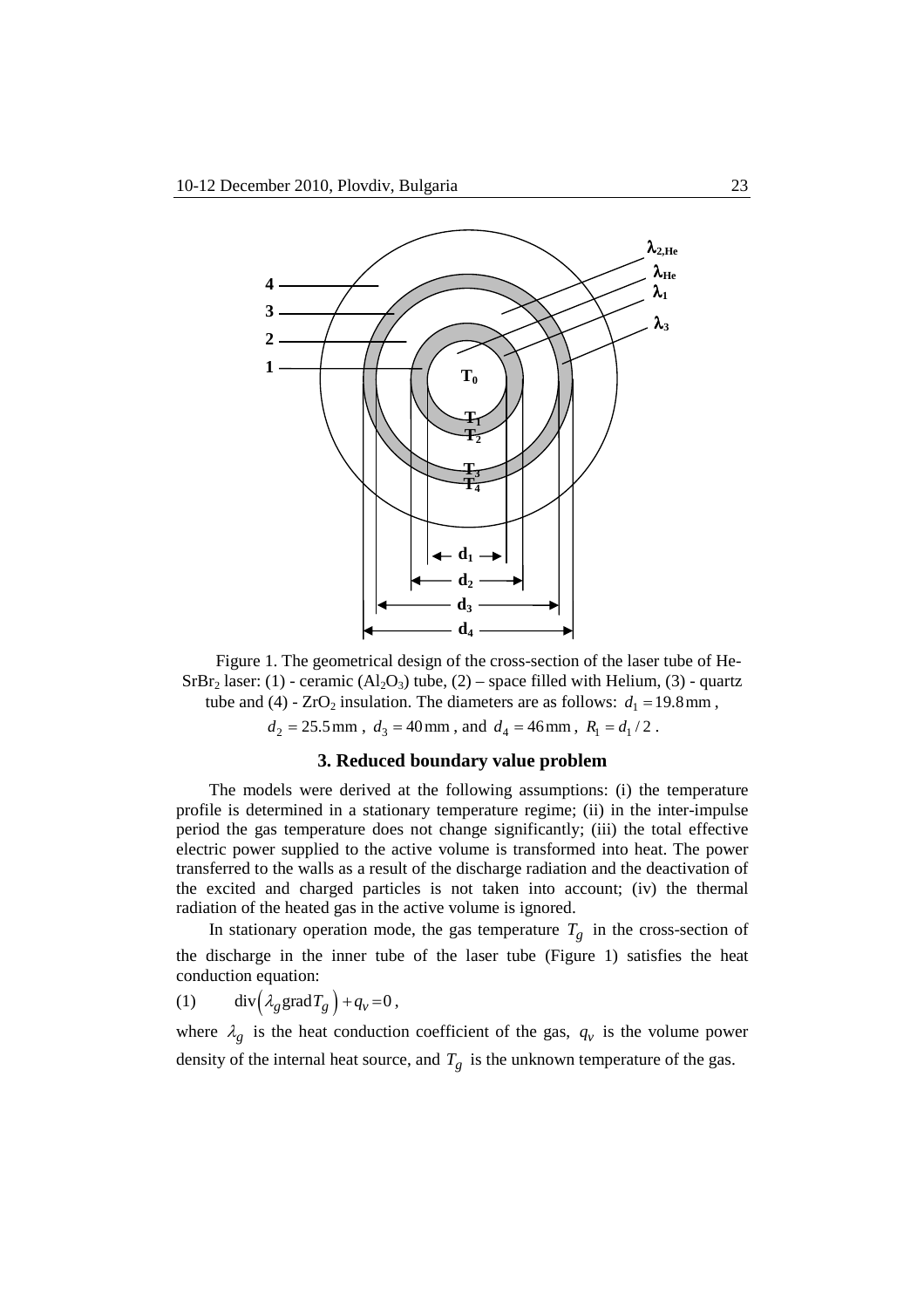Considering the axial and longitudinal symmetry, it can be shown that equation (1) can be reduced to the following one-dimensional equation with respect to the radius *r:*

(2) 
$$
\frac{1}{r}\frac{d}{dr}\left(r\lambda_g \frac{dT_g}{dr}\right) + q_v = 0, \quad 0 \le r \le R_1, R_1 = d_1/2.
$$

The solution of equation (1), respectively (2), is sought under boundary conditions of the first and second kind:

(3) 
$$
T_g(R_1)=T_1,
$$
  
\n(4) 
$$
\left.\begin{array}{c}\n\frac{dT_g}{dr}\n\end{array}\right|_{r=0}=0.
$$

Commonly, the  $\lambda_g$  is represented in the form  $\lambda_g = \lambda_0 T_g^m$ , where the constants  $\lambda_0$ , *m* depend on the kind of the gas. In our case  $\lambda_0 = 0.0027$ ,  $m = 0.7057$ .

Case I). For  $q_v$  = const the solution of problem (2) - (4) is [10]:

(5) 
$$
T_g(r) = \left[ T_1^{m+1} + \frac{q_v(m+1)}{4\lambda_0} \left( R_1^2 - r^2 \right) \right]^{1/(m+1)}, \quad 0 \le r \le R_1.
$$

Solution (5) has been widely used for gas lasers and metal vapor lasers since 1983 [10] when the unknown value of  $T_1$  is substituted with the measured temperature  $T_4$  of the outer wall or if it is found using unsatisfactory photometrical methods. In the models we have constructed this value is determined using suitable boundary conditions, which have been presented in the next section.

Case II) Improved solution. Тhe right hand side of the equaion (1) has the form

(6)  $q_y = j(x, y)E(x, y)$ ,

where  $j(x, y)$  is the current density,  $E(x, y)$  is the intensity of the electric field. From  $j(x, y) \approx \sigma E$  we have  $q_y \approx \sigma E^2$ ,  $\sigma$  is the field conductivity. From [11] the distribution of field intensity in the cross-section of the tube can be presented by  $E(r) = E_0 J_0 (2.4r/R_1)$ , where  $J_0$  is the Bessel function of the first kind of zero order. For  $q_v$  in (6) we have  $q_v(r) = Q_0 \left[ J_0 \left( 2.4r/R_1 \right) \right]^2$ , where the constant  $Q_0 = 2.131q_0$  [6]. The Bessel function  $J_0$  is well-known and represented in a table (see for instance [12]). The expression  $[J_0(2.4r/R_1)]^2$  can be approximated [5] by a polynomial of the third degree as  $[J_0(x)]^2 \approx a_1 + a_2x + a_3x^2 + a_4x^3$ , where  $x=2.4r/R_1$ ,  $a_1=1.0005$ ,  $a_2=-0.016$ ,  $a_3=-0.5702$  and  $a_4=0.1687$ . Substituting  $B = 2.4 a_2 / R_1$ ,  $C = a_3 (2.4 / R_1)^2$ ,  $D = a_4 (2.4 / R_1)^3$ , for  $q_v(r)$  we find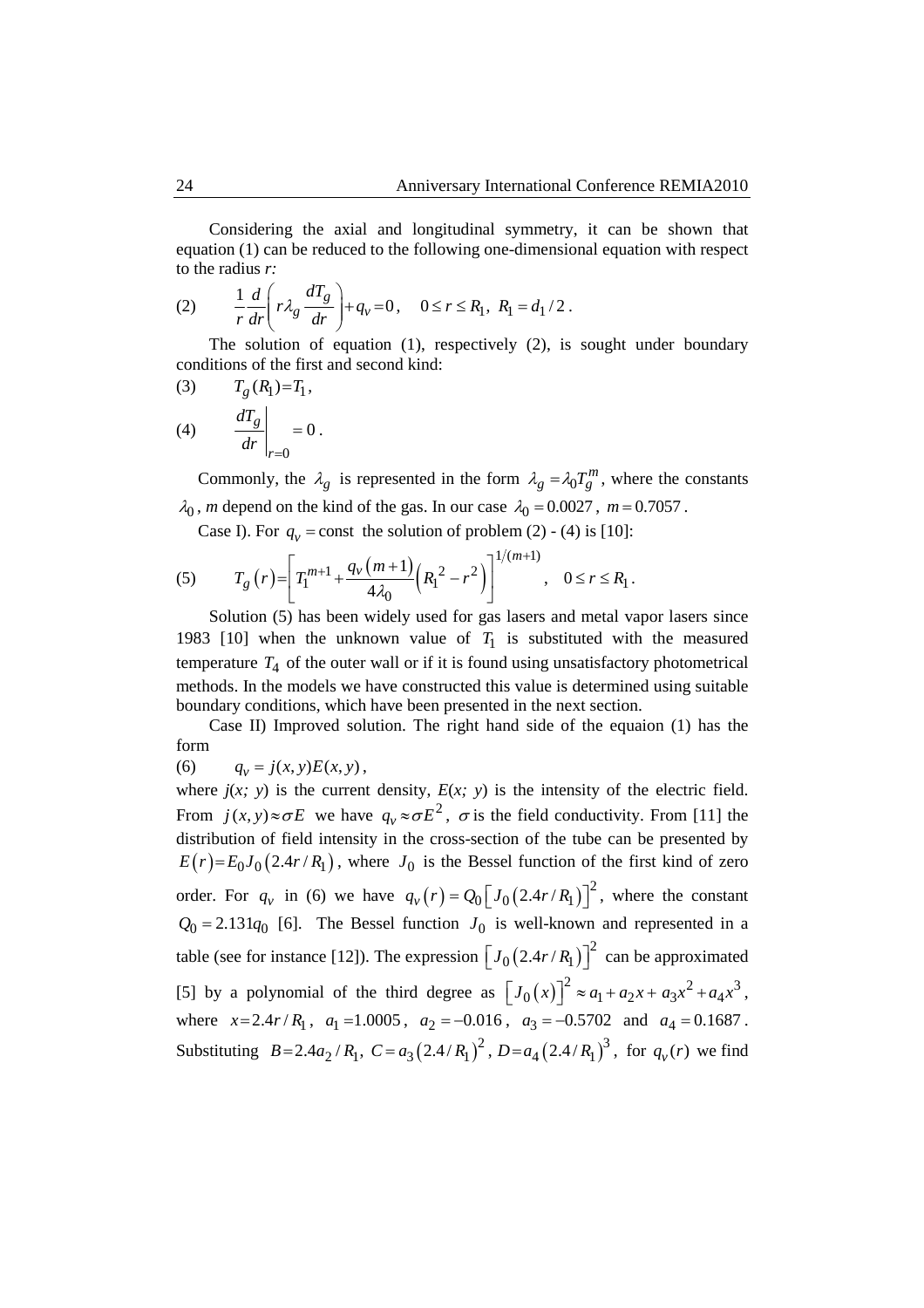$q_v(r) = Q_0 (q_1 + Br + Cr^2 + Dr^3)$ . It is found in [5] that the problem (2)-(4) has the following explicit solution:

(7) 
$$
T(r) = \left\{ T_1^{m+1} + \frac{(m+1)Q_0}{\lambda_0} \left[ \frac{a_1}{4} (R_1^2 - r^2) + \frac{B}{9} (R_1^3 - r^3) + \frac{C}{16} (R_1^4 - r^4) + \frac{D}{25} (R_1^5 - r^5) \right] \right\}^{\frac{1}{m+1}}.
$$

For practical purposes solution (7) is recommended because of its simplicity. Case III) General analytical solution. For arbitrary type of volume power density  $q_v = q_v(r)$  the solution of the problem (2)-(4) is [6]

(8) 
$$
T_g(r) = \left\{ T_1^{m+1} - \frac{(m+1)}{\lambda_0} \int_{\ln R_1}^{1} \left[ \int_{-\infty}^{y} \exp(2t) q_v \left( \exp(t) \right) dt \right] dy \right\}^{\frac{1}{m+1}}.
$$

Solution (8) may involve numerical integration, depending on the form of  $q_{v}(r)$ .

### **4. Boundary conditions for the radial heat flow**

In order to determine the unknown temperature  $T_1$  of the inner ceramic wall, together with equation (2) we take into consideration the distribution of the heat flow along the entire radius of the composite tube given in Figure 1.

We set the following boundary conditions, derived in [6]:

Condition A). The temperature  $T_4$  of the outside wall of the quartz tube under the insulation is known. It can be measured directly. Note that the maximum temperature for heating the quartz is 1200 W.

Condition B). Temperature  $T_3$  of the inner wall of the quartz tube (in cylindrical configuration) is [5,6]:

(9) 
$$
T_3 = T_4 + \frac{q_l \ln \left( d_4 / d_3 \right)}{2 \pi \lambda_3},
$$

where  $\lambda_3$  is the thermal conductivity of the type of quartz used.

Condition C). The space between the two tubes (Fig.  $1-(2)$ ), is filled with Helium. The condition is:

$$
(10) \quad Q = \varepsilon_{eff} c \left[ \left( \frac{T_2}{100} \right)^4 - \left( \frac{T_3}{100} \right)^4 \right] S_2 + \frac{2\pi \lambda_{2,He} l_a}{\ln \left( d_3 / d_2 \right)} (T_2 - T_3) + \frac{2\pi \lambda_{eff} l_a}{\ln \left( d_3 / d_2 \right)} (T_2 - T_3)
$$

where  $\lambda_{2,He}$  is the thermal conductivity of the helium between the tubes. Further we will consider (10) as a sum of three respective summands (11)  $Q = Q_1 + Q_2 + Q_3$ .

In [6] the condition (10) was obtained in the form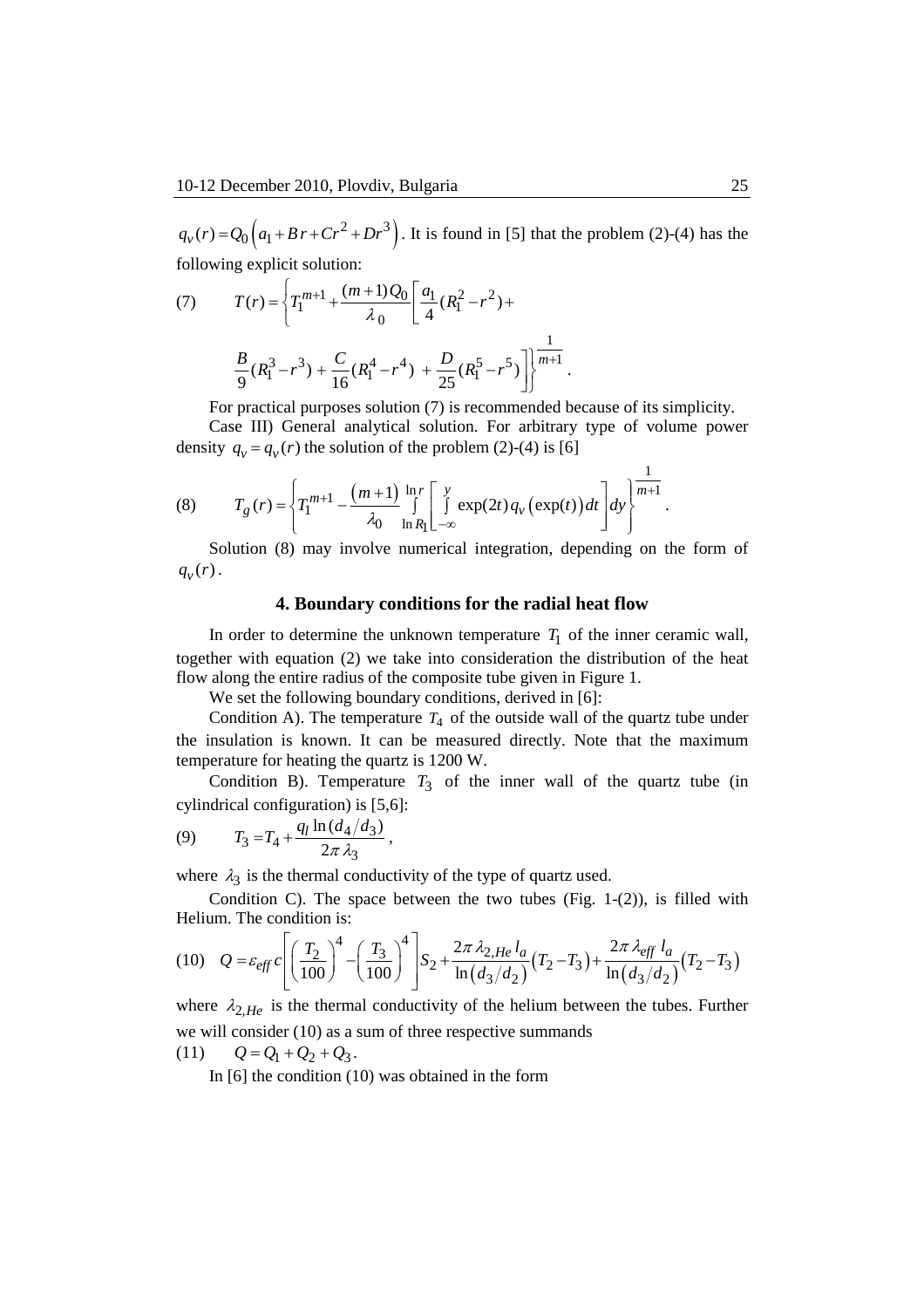$$
Q = \varepsilon_{eff} c \left[ \left( \frac{T_2}{100} \right)^4 - \left( \frac{T_3}{100} \right)^4 \right] S_2 + \frac{2\pi l_a (T_2 - T_3)}{\ln(d_3/d_2)} \lambda_0 \left( 0.5(T_2 + T_3) \right)^m
$$
  
(12)  

$$
+ \frac{2\pi l_a (T_2 - T_3)}{\ln(d_3/d_2)} \lambda_0 \left( 0.5(T_2 + T_3) \right)^m \times 0.386 \left( \frac{\text{Pr}}{0.861 + \text{Pr}} \right)^{1/4}
$$

$$
\times \frac{\ln(d_3/d_2)}{\delta^{3/4} \left( d_2^{-4/5} + d_3^{-4/5} \right)^{5/4}} \left( \frac{\frac{g}{0.5(T_2 + T_3)} (T_2 - T_3) \delta^3}{\left( \nu_0 \left[ 0.5(T_2 + T_3) \right]^{a+1} \right)^2} \text{Pr} \right)^{1/4}
$$

where

(13) 
$$
\varepsilon_{eff} = \left(\frac{1-\varepsilon_1}{\varepsilon_1} \cdot \frac{S_2}{S_3} + \frac{1}{F_{23}} + \frac{1-\varepsilon_2}{\varepsilon_2}\right)^{-1}, \ \delta = \frac{d_3 - d_2}{2}.
$$

Condition D). The equation for the inner wall temperature  $T_1$  of the ceramic tube is [5,6]:

(14) 
$$
T_1 = T_2 + \frac{q_l \ln(d_2/d_1)}{2\pi \lambda_1},
$$

where  $\lambda_1$  is the thermal conductivity of the type of ceramic material used.

The notations used in equations  $(9)-(14)$  are as follows (see in details [5,6]): The quantity  *is the heat flow equal to the effective input electric power,* regarding the model assumptions,  $\varepsilon_{\text{eff}}$  is an effective radiation coefficient, taking into account the multiplex reflections in the space between the two tubes (Fig.1 – (2)),  $F_{23} = 0.8$ ,  $S_2 = \pi l_a d_2$ ,  $S_3 = \pi l_a d_3$ , g is the gravitational acceleration, Prandtl number Pr = 0.67,  $\lambda_1 = 2.08W/(mK)$ ,  $\lambda_3 = 1.96W/(mK)$ ,  $\varepsilon_1 = 0.52$ ,  $\varepsilon_2 = 0.72$ ,  $a = 0.6953$ .

Boundary conditions (9) and (14) take into account the process of heat transfer through heat conduction. In boundary condition (10)-(11) the first summand  $Q_1$ represents the Stefan-Boltzmann law and describes the heat exchange by radiation of the ceramic tube in an enclosed space (Fig.1  $-(2)$ ),  $Q_2$  stands for Newton-Richman's law and describes the process of heat conduction. The third summand  $Q_3$  in (10)-(11) describes the free convection in an enclosed space (Fig.1–(2)). In this way, boundary conditions (10) take into account all possible processes of heat transfer: radiation, heat conduction and free convection.

When the temperature of the quartz tube  $T_4$  is known (insulated), the temperature  $T_3$  is determined using (9). In equation (12) the unknown is the temperature  $T_2$ . With respect to  $T_2$  equation (12) is nonlinear and does not provide an exact algebraic solution. The unknown temperature  $T_2$  could be found by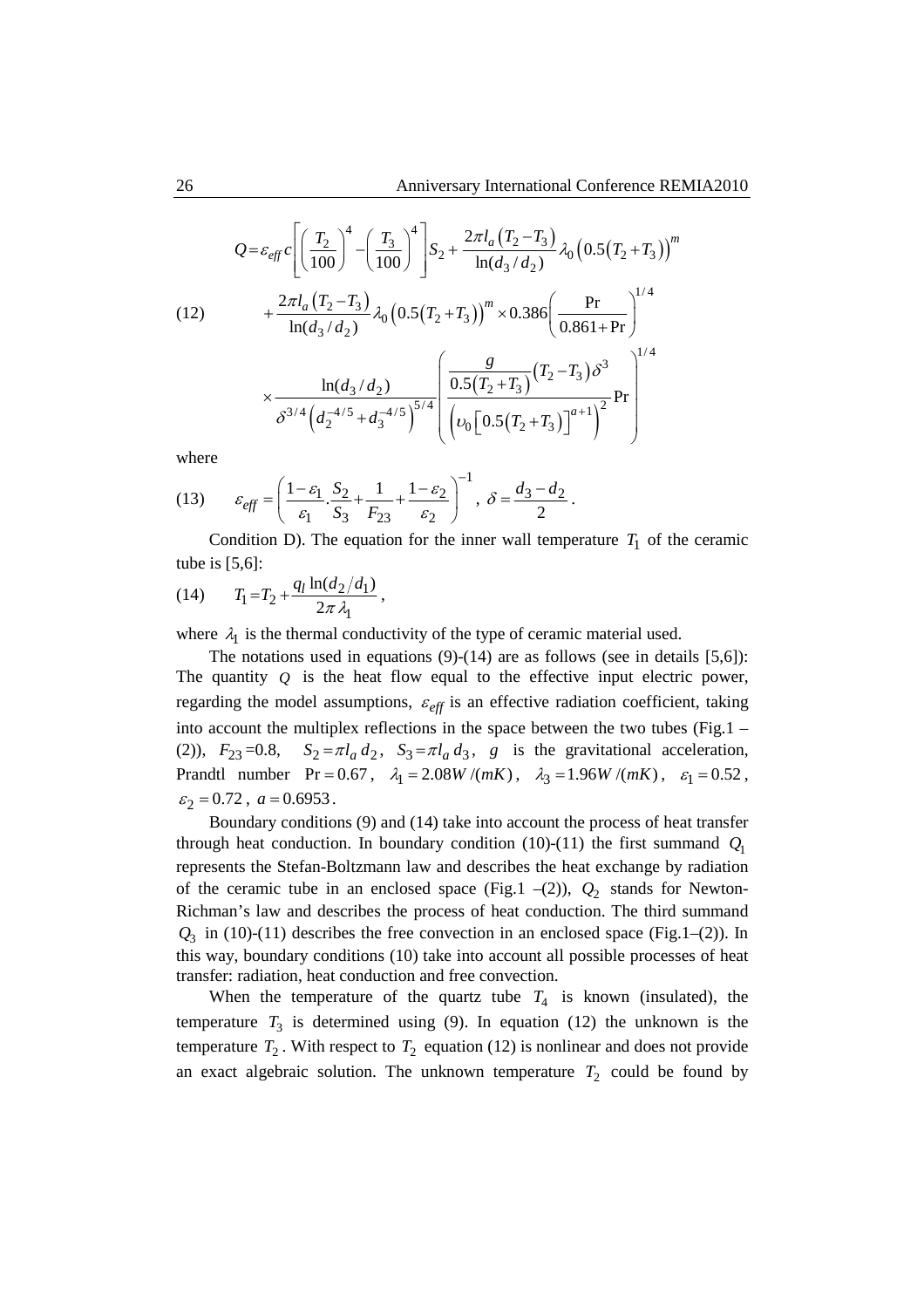numerically solving (12). After calculating  $T_2$ , through (14) we find  $T_1$ . In this way we obtain the reduced boundary value problem: equation (2) with a known temperature  $T_1$  and boundary conditions (3) and (4). Depending on the type of volume power density  $q_v$  this problem has solutions (5), (7) or (8).

### **5. LasSim prototype and application of the model for computer simulations**

A working prototype of the software package LasSim was developed in order to conduct computer simulations of the physical processes and to evaluate various characteristics of metal vapor lasers. The package includes 15 models, two of which are relevant to the Strontium bromide vapor laser at hand.

The prototype LasSim [8] is an Windows application designed on .NET Framework 4, WPF and C# technologies, which gives the opportunities for installing and managing different model simulation processes. Modules are created by using Microsoft Visual Studio Fortran. Any simulation module can perform given model simulation, by using its corresponding input files and generates the output results files. Post-processing and simple text and graphical representation of the results are realized.



Figure 2. Distribution of the radial temperature profile in a half cross-section of the laser tube, found by the tree different models at total input electric power  $Q_{tot} = 2100W$ .

As an application of the models we first carry out the simulations of the radial heat flow along the composite wall at supplied electric power wich is the real quantity in laser [9]. By the LasSim we obtain the results, shown in Figure 2. We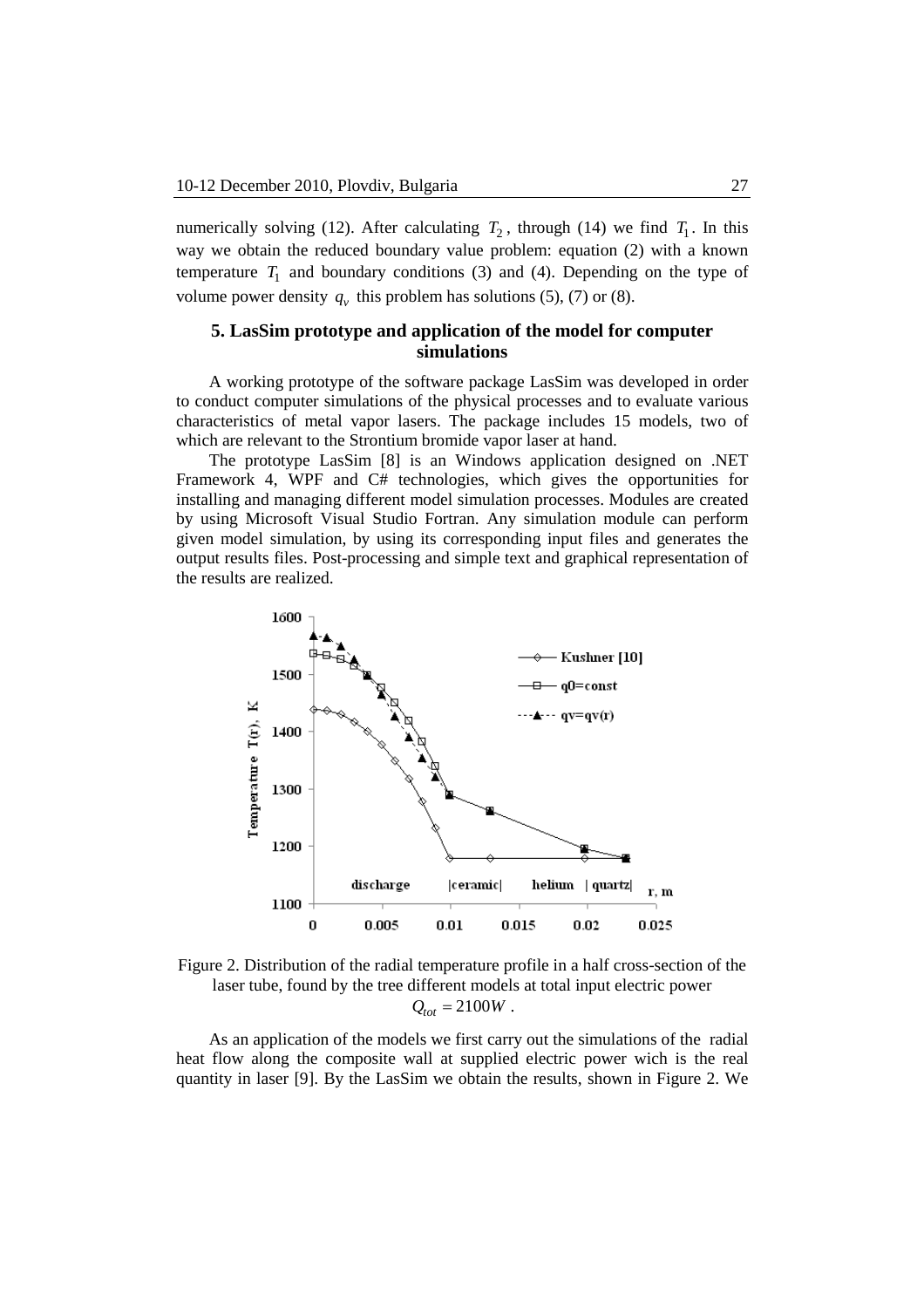observe a difference of about 100K to 130 K between the maximum gas temperature in the center of the tube  $(r = 0)$  between the Kushner method [10] and the accurately applied solution (5) at  $q_0 = \text{const}$  and (7) with conditions (9), (12-13). This illustrates the quality of the constructed models.

As a second example in Figure 3 there are presented the some results from the simulations of the gas temperature profile for the same  $SrBr<sub>2</sub>$  laser [9], where the solution (7) with conditions (9), (12-13) is applied for different input electric power  $Q_{tot} = 2100W$ , 2200*W* and 2300*W*. It was assumed that the effective power  $Q = 0.65 Q_{tot}$ . It is observed an increase of the maximum temperature within 3-4%. This way we can expect an optimal operating temperature in the center of the laser tube around 1580 K. This is in good agreement with the experimental evaluation.

Other type of simulations can be used to investigate more than 15 laser parameters, including diameters of the tube, thermal conductivities of the materials, outside wall temperature, possible inserts in the tube, gas pressure, gas compounds and more.

Figure 4 shows the output text interface of the prototype Lassim with the results, illustrated in Figure 3 for  $Q_{tot} = 2300W$  (or  $Q = 1495W$ ).



Figure 3. Temperature profile in a half cross-section of the laser tube for different effective input electric power Q.

#### **6. Conclusion**

There are presented some of the recently obtained results in construction of mathematical models for evaluation of the radial heat flow in strontium bromide laser. The models are applied for computer simulations of the temperature profile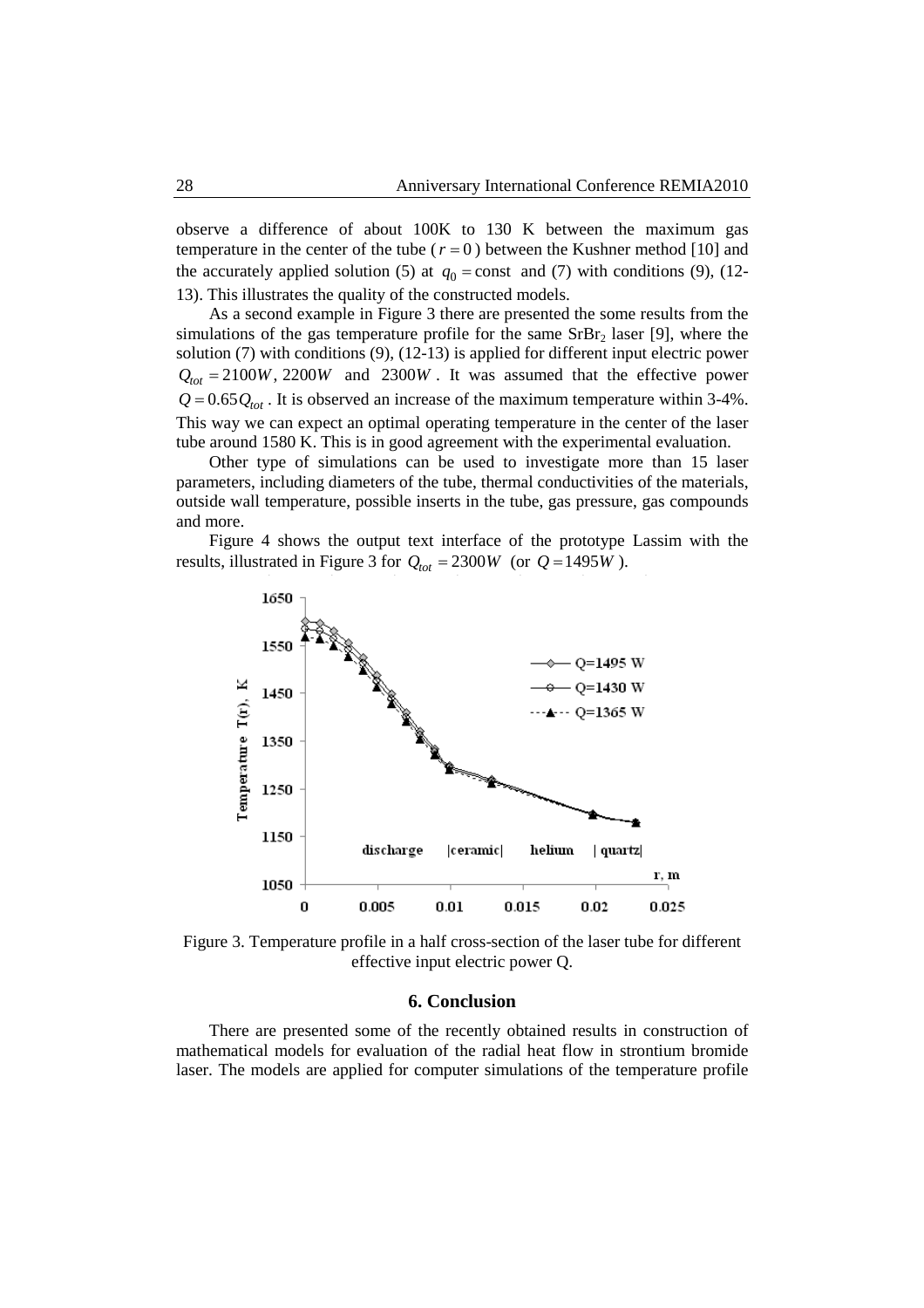via the software prototype LasSim. The comparison between the existing and the presented models shows a strong advantage of the new models. The obtained results are in good agreement with the experiment.

This work is supported by Plovdiv University NPD, Project RS-M-13.

|             | <b>MainWindow</b>                                                 |  |
|-------------|-------------------------------------------------------------------|--|
| <b>File</b> | Данни Модел Настройки Помощ<br>Партньори                          |  |
| a           | SrBr2-model2.exe SrBr2 високомощен - газова температура           |  |
|             | O HC I-Sr-m2.TXT O-Sr-temper2.gr O-Sr-temper1.txt                 |  |
|             | Газова температура за Sr лазер, променливо qv                     |  |
|             |                                                                   |  |
|             | --- Tgsredno по формула (14)= 1482.41241974826                    |  |
|             | Стъпка по радиуса г 9.9000000000000000E-004<br>0.00000<br>1600.85 |  |
|             | 0.00099 1595.64                                                   |  |
|             | 0.00198 1580.45                                                   |  |
|             | 0.00297 1556.40                                                   |  |
|             | 0.00396 1525.15                                                   |  |
|             | 0.00495 1488.69                                                   |  |
|             | 0.00594 1449.22                                                   |  |
|             | 0.00693 1408.92                                                   |  |
|             | 0.00792 1369.72                                                   |  |
|             | 0.00891 1333.01                                                   |  |
|             | 0.00990 1299.31                                                   |  |
|             | ---- Температури на стените -----                                 |  |
|             | Температурата T1(K)= 1299.31                                      |  |
|             | Температурата T2(K)= 1269.78                                      |  |
|             | Температурата ТЗ(К)= 1197.31                                      |  |
|             | Температурата T4(K)= 1180.00                                      |  |
|             |                                                                   |  |

Figure 4. Output text file of the LasSim prototype.

#### **References**

- [1] B.L. Pan, Z.X. Yao, G. Chen, A discharge –excited SrBr2 vapour laser, Chin. Phys. Lett., 19, no. 7 (2002) 941-943.
- [2] G. M. Peavy, L. Reinisch, G. T. Rayne, and V. Venugopalan, Comparison of cortical bone ablations by using infrared laser wavelength 2.9 to 9.2  $\mu$ m, Laser in Surgery & Medicine, 25 (1999) 421-434.
- [3] J. M. Auerhammer, R. Walker, A. F. G. van der Meer, B. Jean, Dynamic behavior of photoablation products of corneal tissue in the mid-IR: a study with FELIX, Applied Physics B: Lasers and Optics, 68 (1999) 111-119.